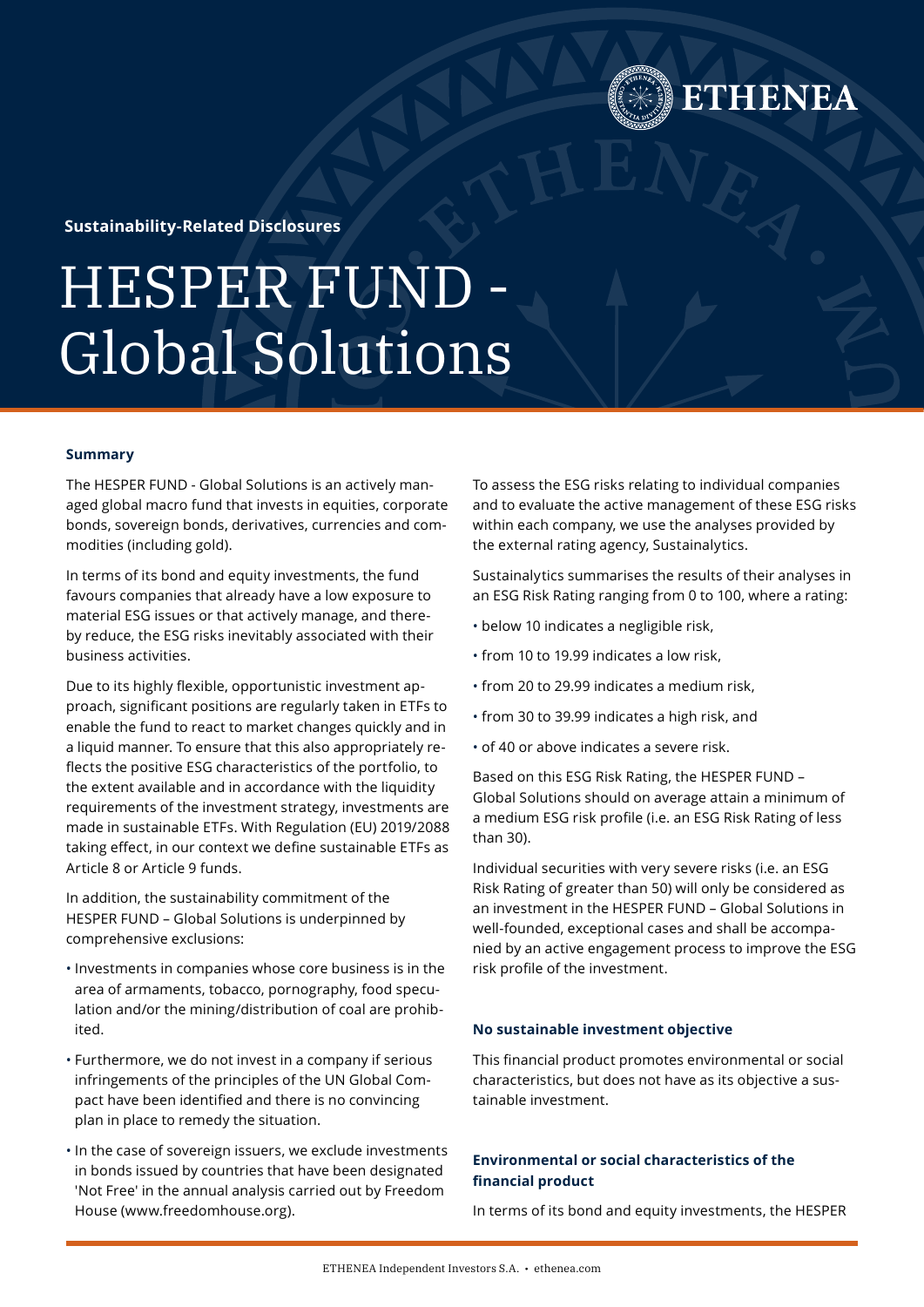

FUND – Global Solutions favours companies that already have a low exposure to material ESG issues or that actively manage, and thereby reduce, the ESG risks inevitably associated with their business activities.

Due to its highly flexible, opportunistic investment approach, significant positions are regularly taken in ETFs to enable the fund to react to market changes quickly and in a liquid manner. To ensure that this also appropriately reflects the positive ESG characteristics of the portfolio, to the extent available and in accordance with the liquidity requirements of the investment strategy, investments are made in sustainable ETFs. With Regulation (EU) 2019/2088 taking effect, in our context we define sustainable ETFs as Article 8 or Article 9 funds.

In addition, the sustainability commitment of the HESPER FUND – Global Solutions is underpinned by comprehensive exclusions:

- Investments in companies whose core business is in the area of armaments, tobacco, pornography, food speculation and/or the mining/distribution of coal are prohibited.
- Furthermore, we do not invest in a company if serious infringements of the principles of the UN Global Compact have been identified and there is no convincing plan in place to remedy the situation.
- In the case of sovereign issuers, we exclude investments in bonds issued by countries that have been designated 'Not Free' in the annual analysis carried out by Freedom House (www.freedomhouse.org).

# **Investment strategy**

To assess the ESG risks relating to individual companies and to evaluate the active management of these ESG risks within each company, we use the analyses provided by the external rating agency, Sustainalytics.

Sustainalytics summarises the results of their analyses in an ESG Risk Rating ranging from 0 to 100, where a rating:

- below 10 indicates a negligible risk,
- from 10 to 19.99 indicates a low risk,
- from 20 to 29.99 indicates a medium risk,
- from 30 to 39.99 indicates a high risk, and

• of 40 or above indicates a severe risk.

Based on this ESG Risk Rating, the HESPER FUND – Global Solutions should on average attain a minimum of a medium ESG risk profile (i.e. an ESG Risk Rating of less than 30).

Individual securities with very severe risks (i.e. an ESG Risk Rating of greater than 50) will only be considered as an investment in the HESPER FUND – Global Solutions in well-founded, exceptional cases and shall be accompanied by an active engagement process to improve the ESG risk profile of the investment. Individual securities with very severe risks account for around 3% of the investment universe.

Furthermore, significant positions are regularly taken in ETFs to enable the fund to react to market changes quickly and in a liquid manner. To ensure that this also appropriately reflects the positive ESG characteristics of the portfolio, to the extent available and in accordance with the liquidity requirements of the investment strategy, investments are made in sustainable ETFs. With Regulation (EU) 2019/2088 taking effect, in our context we define sustainable ETFs as Article 8 or Article 9 funds. The verification of the classification can easily be carried out using a standard field of a fund database, which is derived from the information provided by the management company responsible.

In addition, the product-related and normative exclusions listed in the previous point are taken into account within the framework of the investment strategy. These exclusions reduce the global investment universe by around 10%.

As part of the investment process, we also verify whether the companies in which we invest follow good governance practices. In this regard, our ESG policy provides several screening mechanisms, such as checking for controversies and compliance with the UN Global Compact. These in turn lead to subsequent escalation levels ranging from various engagement options to strict exclusion of non-compliant companies (you will find a link to the ESG Policy at the end of this document).

#### **Proportion of investments**

The HESPER FUND - Global Solutions is an actively managed global macro fund that invests in equities, corpo-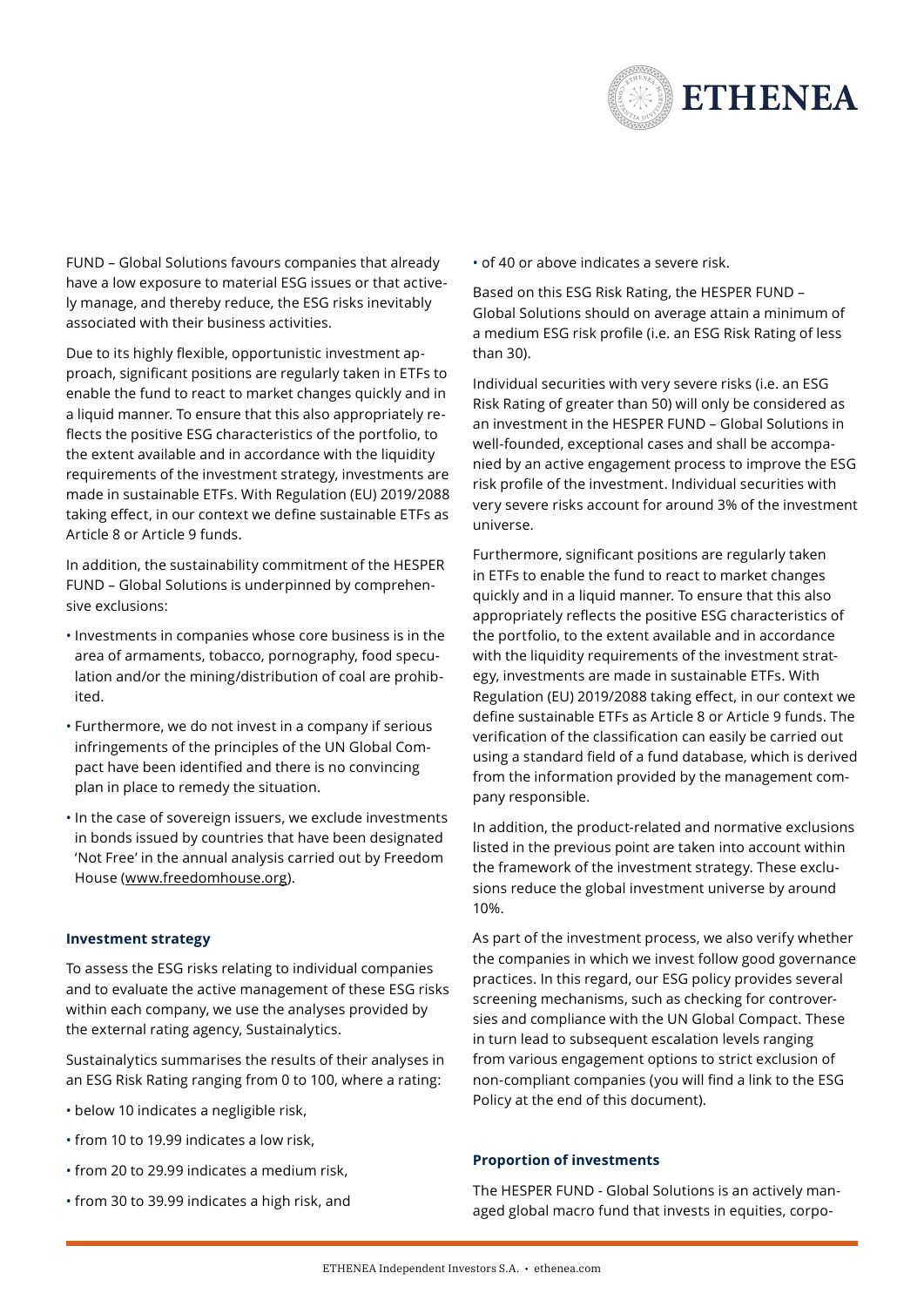

rate bonds, sovereign bonds, derivatives, currencies and commodities (including gold). The concrete weighting of the individual asset classes depends on the market assessment of the Portfolio Managers and may be subject to fluctuations over time.

The aforementioned sustainability objectives of the fund, which consist of a comprehensive combination of environmental, social and governance aspects, can be implemented primarily in investments in equities and corporate bonds. Generally, these are well represented in the analyses provided by Sustainalytics, which cover more than 12,000 companies worldwide. In the event that less than 51% of the fund's company-related direct investments are covered by an ESG Risk Rating calculated by Sustainalytics, the Portfolio Managers must prepare their own analyses with comparable results or select alternative investments with an existing ESG Risk Rating.

With regard to indirect investments in equities or corporate bonds, in particular ETFs, sustainable ETFs shall be selected, to the extent available and in accordance with the liquidity requirements of the investment strategy. With Regulation (EU) 2019/2088 taking effect, in our context we define sustainable ETFs as Article 8 or Article 9 funds. As there was not an adequate data basis before the regulation came into force, concrete percentages will be included in a subsequent update of this document.

Sovereign bonds are not directly affected by the sustainability goals outlined, but are subject to a strict social exclusion criterion (exclusion of countries designated 'Not Free').

Any ETCs or derivatives used are also not intended as active instruments for achieving the sustainability goals outlined.

Sustainable investments within the scope of Regulation (EU) 2019/2088 are not explicitly intended.

# **Monitoring of environmental or social characteristics**

The ESG Risk Ratings are monitored pre trade by the Portfolio Manager responsible for the fund and this is evaluated on a daily basis post trade by means of a specific ESG report. Exclusions are monitored both pre and post trade by an investment compliance system.

In addition, there are plans to publish a client report (ESG factsheet) accessible via the website, which contains the average ESG Risk Rating of the fund, as well as a distribution diagram of the ESG Risk Ratings of all direct investments in equities and corporate bonds held in the fund.

#### **Methodologies**

ESG Risk Ratings from the external rating agency, Sustainalytics (a Morningstar subsidiary), enhance the decision-making process by providing an in-depth assessment of a company's exposure to sustainability-related factors, such as environmental, social and governance issues. A company's ESG Risk Rating is ranked globally across the entire analysed universe of more than 12,000 companies. The rating takes a company's individual exposure to material ESG issues into account and includes the company's active management of these risks in the final rating. Ratings of different sectors are therefore directly comparable with each other, so that at portfolio level there is an indication of the sustainability of the fund as a whole. Key influencing factors are: corporate governance, product governance, business ethics, access to basic services, human capital, bribery and corruption, emissions, effluents and waste, and occupational health and safety.

Comprehensive and clear explanations of the methodology used by Sustainalytics are available on their website [www.sustainalytics.com](https://www.sustainalytics.com/).

#### **Data sources and processing**

The primary data source is the external rating provider, Sustainalytics. The requisite data is imported daily via an application programming interface (API) into the internal data collection of ETHENEA's Risk & Data Management Department, its quality is then checked in accordance with internal standards before the data is processed further.

Both the majority of the exclusions used and the ESG Risk Rating are based on data from Sustainalytics.

Once a year, the new country ratings from Freedom House [\(www.freedomhouse.org\)](https://freedomhouse.org/) for the exclusion of sovereign issuers are manually added to the internal data collection. Estimated data is not used.